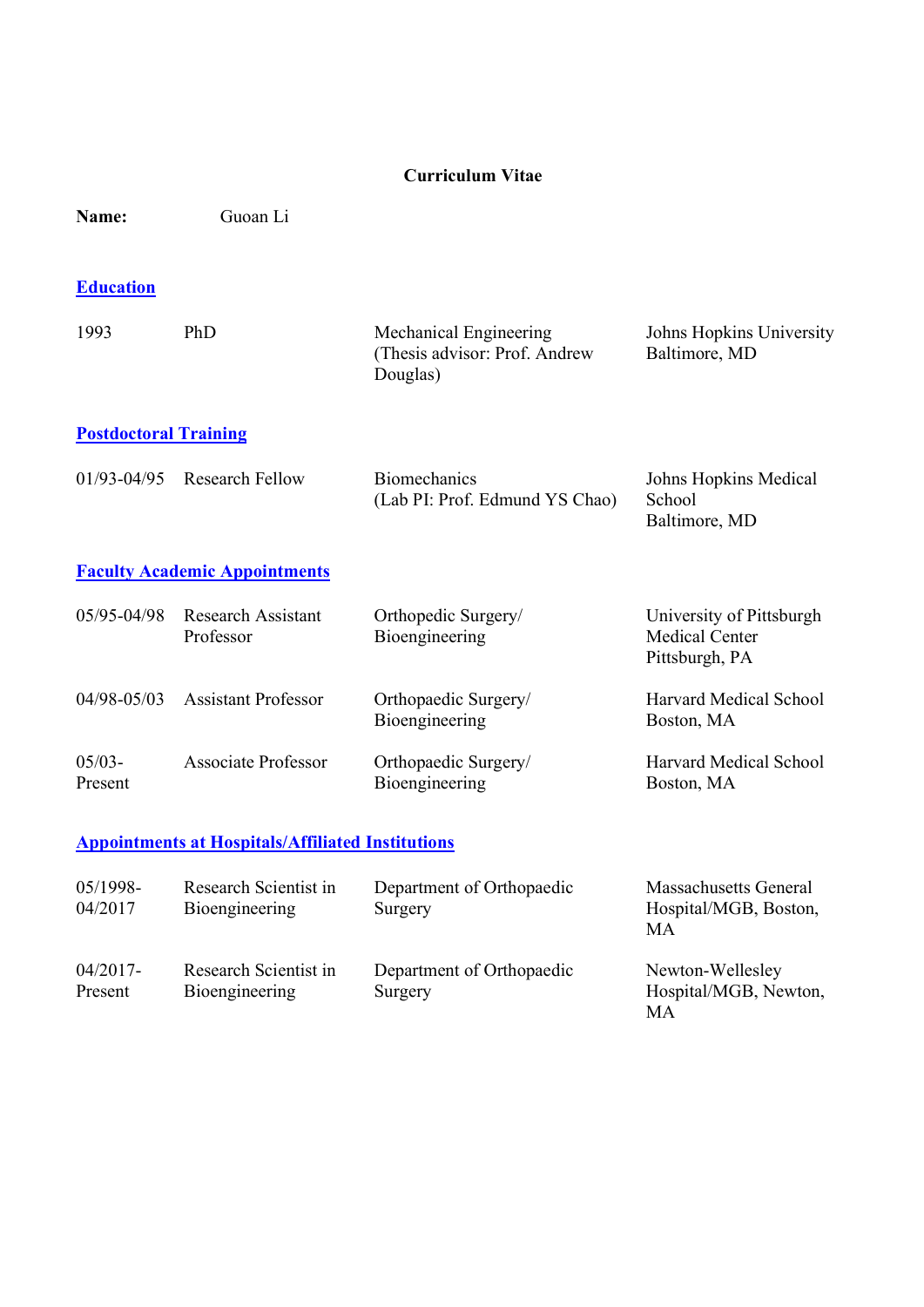#### **Major Administrative Leadership Positions**

| Local       |                                      |                                        |
|-------------|--------------------------------------|----------------------------------------|
| 04/1998-    | Director, Orthopaedic Bioengineering | Massachusetts General Hospital/MGB,    |
| Present     | Laboratory                           | Boston, MA                             |
| $04/2017$ - | Director, Orthopaedic Bioengineering | Newton-Wellesley Hospital/MGB, Newton, |
| Present     | <b>Research Center</b>               | MА                                     |

## **Honors and Prizes**

| 2001 | Graduate Student Paper<br>Competition, 2 <sup>nd</sup> place<br>(Jeremy Suggs)                                                                  | American Society of Mechanical<br>Engineers                                                    |                                                                                                                                                                       |
|------|-------------------------------------------------------------------------------------------------------------------------------------------------|------------------------------------------------------------------------------------------------|-----------------------------------------------------------------------------------------------------------------------------------------------------------------------|
| 2005 | Best resident research<br>presentation (Jeremy<br>Morses)                                                                                       | Harvard Combined Orthopaedic<br><b>Resident Program</b>                                        |                                                                                                                                                                       |
| 2006 | Best resident research<br>presentation (Susie<br>Jordan)                                                                                        | Harvard Combined Orthopaedic<br><b>Resident Program</b>                                        |                                                                                                                                                                       |
| 2006 | First presentation<br>award (Peter Passias)                                                                                                     | Orthopaedic Research and<br><b>Education Foundation (OREF)</b><br>Northeast Resident Symposium |                                                                                                                                                                       |
| 2006 | Best resident research<br>presentation (Susie<br>Jordan)                                                                                        | Harvard Combined Orthopaedic<br><b>Resident Program</b>                                        |                                                                                                                                                                       |
| 2008 | Graduate Student Paper<br>Competition, $2nd$ place<br>(Kartik Varadarajan;<br>Andrew A Freiberg;<br>Thomas J Gill; Harry E<br>Rubash; Guoan Li) | American Society of Mechanical<br>Engineers                                                    |                                                                                                                                                                       |
| 2008 | 2008 Partners in<br><b>Excellence Award</b>                                                                                                     | Partners HealthCare System                                                                     | Leadership and innovation                                                                                                                                             |
| 2008 | O'Donoghue Sports<br>Injury Research Award                                                                                                      | American Orthopaedic Society for<br><b>Sports Medicine</b>                                     | "Tibiofemoral and<br><b>Patellofemoral Kinematics</b><br>Following Reconstruction<br>of an Isolated Posterior<br>Cruciate Ligament Injury:<br>In Vivo Analysis During |